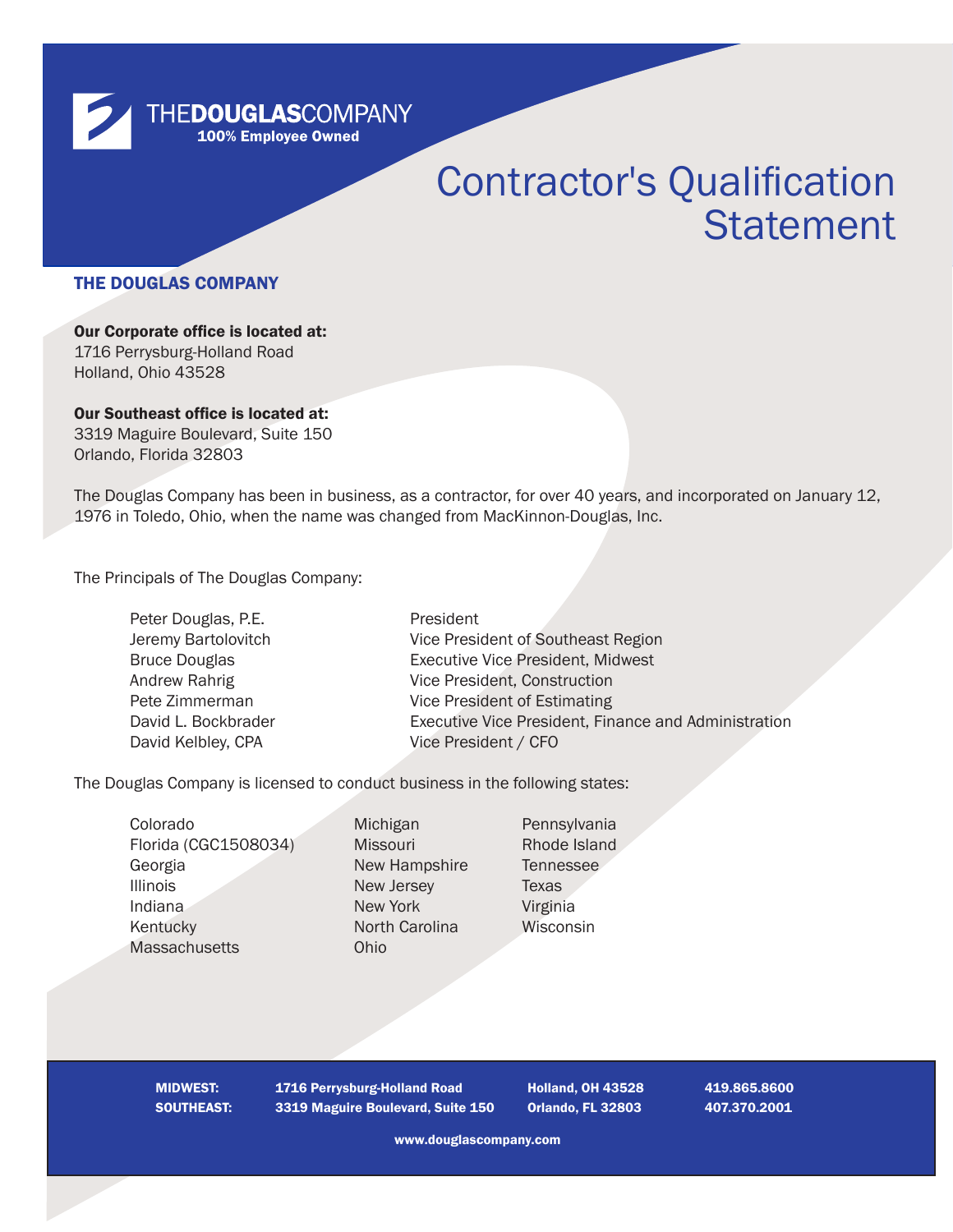

## Contractor's Qualification **Statement**

#### **EXPERIENCE**

The Company's work experience includes numerous construction management and design/build construction projects. We have completed projects involving the renovation of historical structures, construction management of a hospital addition, veteran clinics, a state prison, and we have constructed apartment complexes and senior living facilities across a wide geographic area.

The average annual amount of construction work performed during the past five years is \$92 million.

Attachments show construction experience of key individuals, current projects, and projects completed during the last five years.

The Douglas Company has the ability to perform concrete, masonry, carpentry, excavation, miscellaneous ironwork, direct supervision and general labor.

| <b>TRADE REFERENCES</b>      |                                       |  |  |
|------------------------------|---------------------------------------|--|--|
| RoMac Lumber & Supply, Inc.  | <b>Midwest Commercial Millwork</b>    |  |  |
| 2411 West Old Highway 441    | 514 N. Union Street                   |  |  |
| Mount Dora, FL 32757         | Lima, OH 45801                        |  |  |
| Verdeterre Contracting, Inc. | <b>Emerald Coast Building Company</b> |  |  |
| 2618 Hannan                  | 20512 Hall Road                       |  |  |
| Canton, MI 48188             | Clinton Twp., MI 48038                |  |  |

| <b>BANK REFERENCES</b>                    |  |
|-------------------------------------------|--|
| Key Bank                                  |  |
| 300 Madison Avenue, Suite 500             |  |
| Toledo, OH 43604                          |  |
| Paul Johnson, Senior Relationship Manager |  |

| <b>SURETY</b>                    |                          |
|----------------------------------|--------------------------|
| <b>Liberty Mutual Surety</b>     | USI Insurance Services   |
| <b>Bank One Towers</b>           | 1120 Madison Avenue      |
| 8044 Montgomery Road, Suite 150E | Toledo, Ohio 43604       |
| Cincinnati, OH 45236             | Kevin Brennan, President |

MIDWEST: 1716 Perrysburg-Holland Road Holland, OH 43528 419.865.8600 SOUTHEAST: 3319 Maguire Boulevard, Suite 150 Orlando, FL 32803 407.370.2001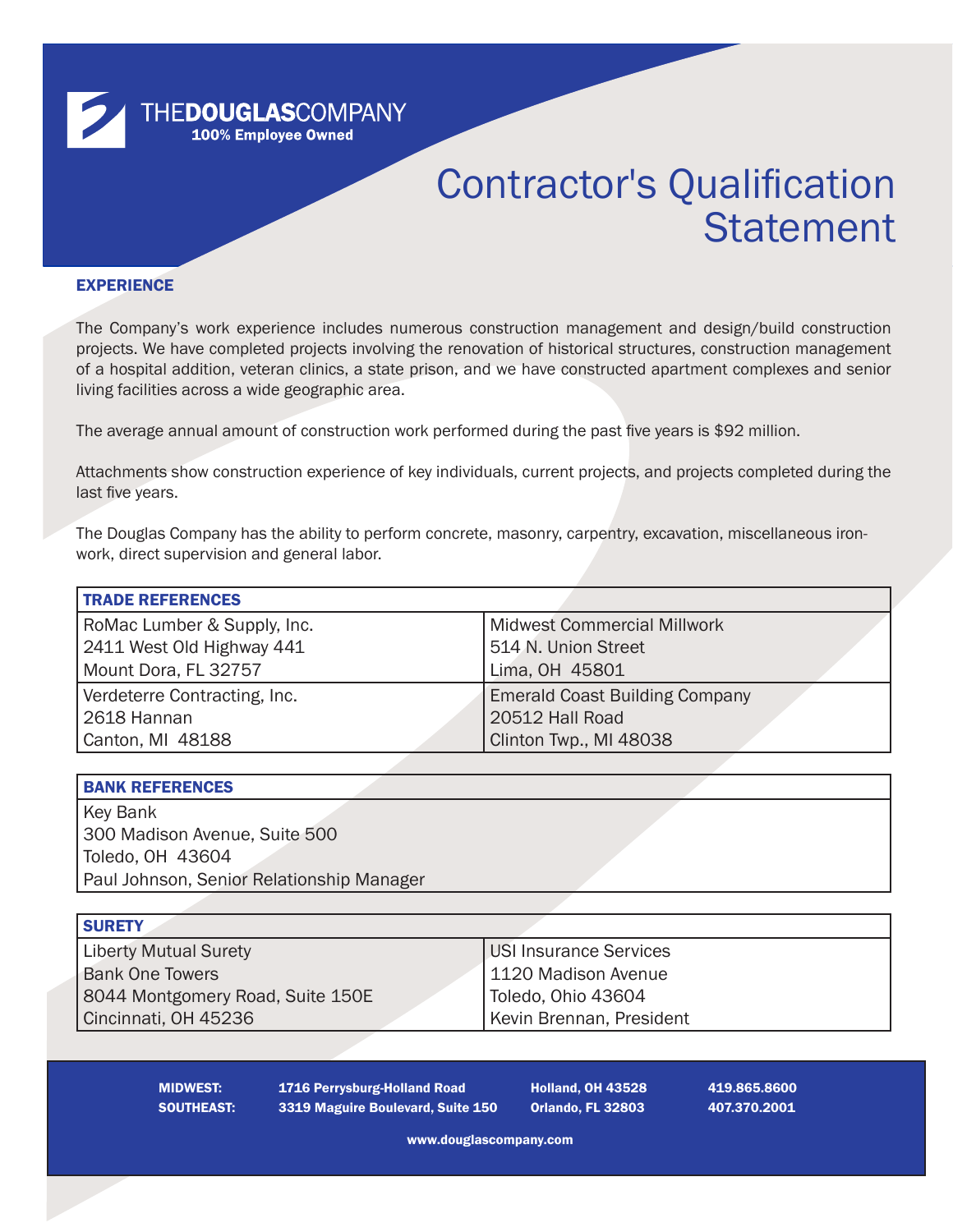# THEDOUGLASCOMPANY<br>100% Employee Owned

2

## Contractor's Qualification Statement - Current Projects

| <b>PROJECT/LOCATION</b>                                  | <b>CONTRACT</b> | <b>OWNER</b>                 | <b>ARCHITECT</b>                             | <b>COMPLETION</b> |
|----------------------------------------------------------|-----------------|------------------------------|----------------------------------------------|-------------------|
|                                                          | <b>AMOUNT</b>   |                              |                                              | <b>DATE</b>       |
| All American of Tinton Falls<br>Tinton Falls, New Jersey | \$15.9 Million  | Kaplan Development Group     | EGA, P.C.                                    | June 2023         |
| Hearthstone at Wildwood<br>Wildwood, Florida             | \$18.2 Million  | StoneGate Senior Living      | Forum Architecture &<br>Interior Design Inc. | <b>March 2023</b> |
| HarborChase of Shaker Heights<br>Shaker Heights, Ohio    | \$21.2 Milion   | <b>Confluent Development</b> | <b>RDL Architects</b>                        | January 2023      |
| All American of Enfield<br>Enfield, Connecticut          | \$12.4 Million  | Kaplan Development Group     | EGA, P.C.                                    | August 2022       |
| John Arthur Flats<br>Cincinnati, Ohio                    | \$9.1 Million   | Pennrose Properties, LLC.    | New Republic<br>Architecture                 | <b>July 2022</b>  |

MIDWEST: 1716 Perrysburg-Holland Road Holland, OH 43528 419.865.8600 SOUTHEAST: 3319 Maguire Boulevard, Suite 150 Orlando, FL 32803 407.370.2001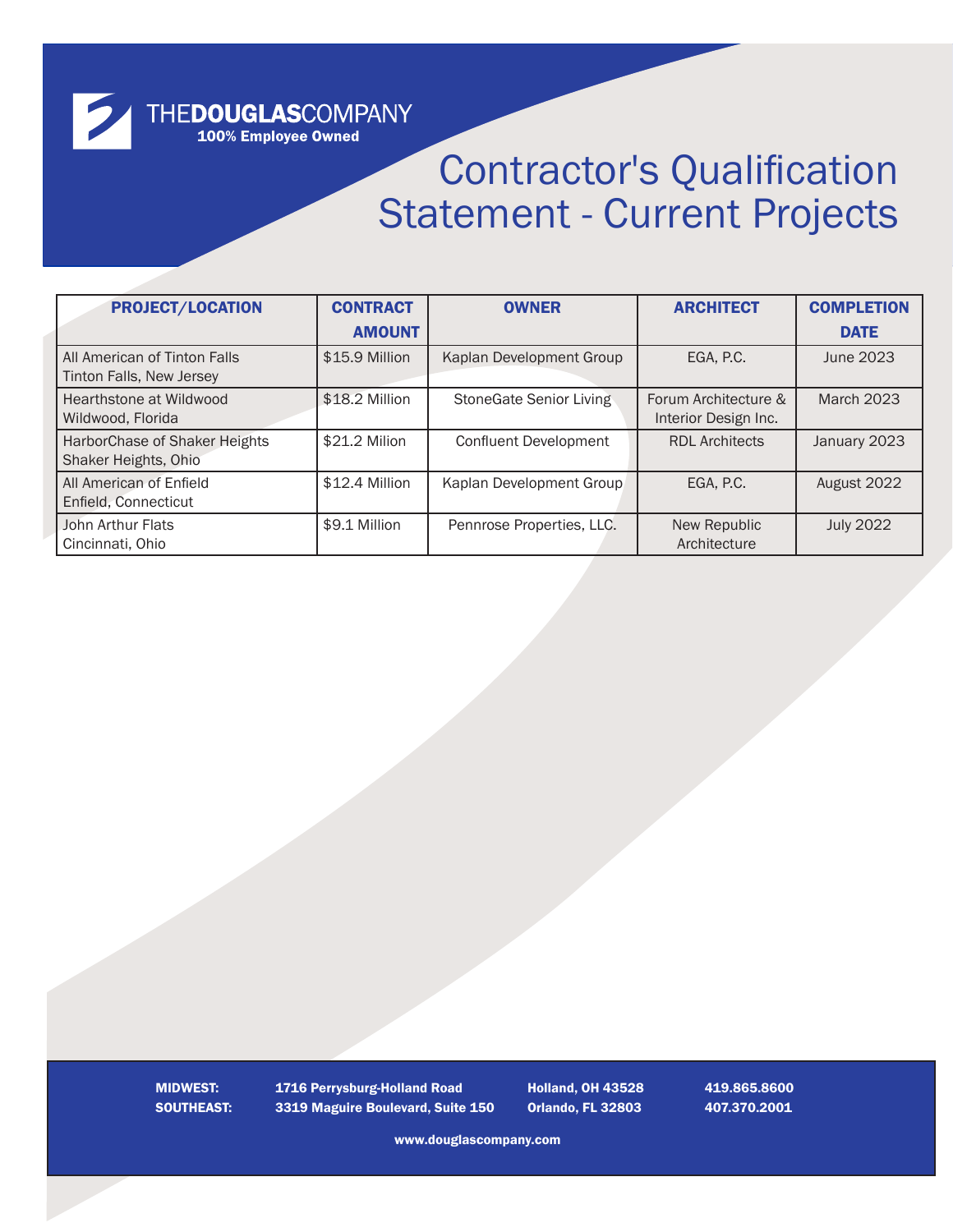THE**DOUGLAS**COMPANY<br>100% Employee Owned

2

## Contractor's Qualification Statement - Past 5 Years

| <b>PROJECT/LOCATION</b>                                    | <b>CONTRACT</b> | <b>OWNER</b>                                              | <b>ARCHITECT</b>                               | <b>COMPLETION</b> |
|------------------------------------------------------------|-----------------|-----------------------------------------------------------|------------------------------------------------|-------------------|
|                                                            | <b>AMOUNT</b>   |                                                           |                                                | <b>DATE</b>       |
| The Sagefield<br>Jacksonville, Florida                     | \$28 Million    | <b>Chance Partners</b>                                    | Dynamik Design                                 | May 2022          |
| Harper's Station of Gainesville<br>Gainesville, Virginia   | \$44 Million    | <b>Bourne Financial Group</b>                             | John Marc Tolson<br>Architecture, PLLC         | January 2022      |
| <b>Maumee Point</b><br>Maumee, Ohio                        | \$13.6 Million  | Maumee Pointe, LLC                                        | Davison Smith<br>Certo Architects,<br>Inc      | December 2021     |
| The Grove at Trelago<br>Maitland, Florida                  | \$21.6 Million  | Vestcor Communities, Inc.                                 | PQH Group Design<br>Inc.                       | December 2021     |
| Eastern Woods Senior<br>Findlay, Ohio                      | \$6.2 Million   | Pennrose Holdings, LLC                                    | Moody-Nolan Inc                                | June 2021         |
| Airy Hills at North Bend Crossing<br>Cincinnati, Ohio      | \$17.7 Million  | <b>Shepherd Family LLC</b>                                | <b>Tilsley Architects</b>                      | April 2021        |
| <b>Blue Heron Senior Living</b><br>Wesley Chapel, Florida  | \$34.0 Million  | TLC Management Inc.                                       | Cuhaci & Peterson                              | March 2021        |
| HarborChase of Stuart<br>Stuart, Florida                   | \$26.9 Million  | <b>CD-HRA LLC</b><br>c/o Confluent Development, LLC       | <b>Baker Barrios</b><br>Architects, Inc.       | October 2020      |
| The Pearl<br>Birmingham, Michigan                          | \$15.1 Million  | FLS #5 Properties LLC                                     | Marusich<br>Architecture                       | <b>July 2020</b>  |
| Astoria Health and Rehab Center<br>Winter Haven, Florida   | \$4.7 Million   | TLC Management Inc.                                       | Cuhaci & Peterson                              | April 2020        |
| Legacy Ridge<br>Gainesville, Virginia                      | \$9.2 Million   | Dillin, LLC                                               | <b>M&amp;A Architects</b>                      | February 2020     |
| YourLife of Coconut Creek<br>Coconut Creek, Florida        | \$14.3 Million  | <b>Olson Land Partners</b>                                | Leo A. Daly                                    | August 2019       |
| <b>Centre Point Rehabilitation</b><br>Tallahassee, Florida | \$9.1 Million   | <b>Clear Choice Health Care</b>                           | Lantz-Boggio<br>Architects, PC                 | August 2019       |
| All American Assisted Living<br>Kingston, New Hampshire    | \$13.4 Million  | Kaplan<br>Development Group                               | EGA. P.C.                                      | <b>July 2019</b>  |
| Rochester VA Clinic<br>Rochester, New York                 | \$35.7 Million  | Carnegie Management and<br><b>Development Corporation</b> | DLR Group/<br><b>Westlake Reed</b><br>Leskosky | April 2019        |

MIDWEST: 1716 Perrysburg-Holland Road Holland, OH 43528 419.865.8600 SOUTHEAST: 3319 Maguire Boulevard, Suite 150 Orlando, FL 32803 407.370.2001